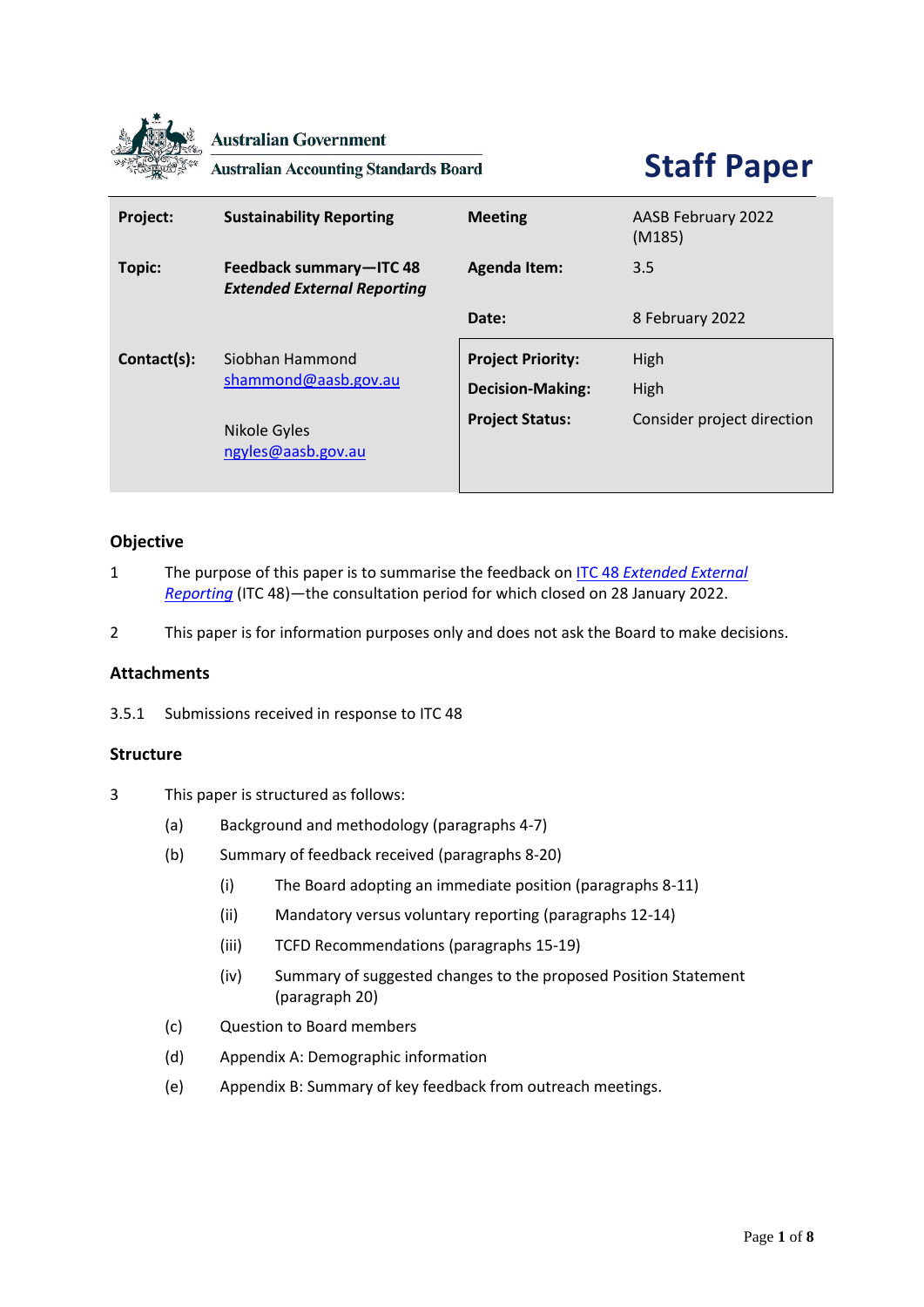# **Background and methodology**

- 4 Responses to this topic were received as written submissions to ITC 48 and as part of the outreach activities relating to ITC 46 *AASB Agenda Consultation 2022-2026*<sup>1</sup> (as one-to-one and group meetings). The feedback summary encompasses all responses, including the responses received as part of outreach activities relating to ITC 46. $^2$
- 5 The Board received 17 written submissions to ITC 48. Appendix A and Agenda Paper 5.1 *AASB Agenda Consultation—Project update* provides a list of respondents and summary of type of respondent. $3$  A feedback summary of key feedback received to ITC 48 from outreach meetings is included in Appendix B

#### **ITC 48** *Extended External Reporting*

- 6 ITC 48 proposed:
	- (a) that the Board not adopt a long term position in response to the global movement towards the harmonisation of sustainability reporting standards and frameworks and should instead wait until wider international consensus has been reached before making decisions about the scope and direction of its sustainability reporting project; and
	- (b) until wider international consensus has been reached, that the Board adopt an immediate position of expressing their support for the voluntary application of the TCFD Recommendations as the leading sustainability reporting framework in Australia.
- 7 Stakeholders were asked:
	- (a) whether they agree that the Board should adopt an immediate position (see paragraphs 8-11);
	- (b) whether the Board's immediate position should support mandatory or voluntary application of the TCFD Recommendations (see paragraphs 12-14); and
	- (c) whether they agree that the TCFD Recommendations are appropriate for the purpose of the Board adopting an immediate position (see paragraphs 15-19).

<sup>&</sup>lt;sup>3</sup> This paper uses the following terms to describe the extent to which particular feedback was provided by respondents:

| Term       | Extent of response among respondents              |
|------------|---------------------------------------------------|
| Almost all | all expect a very small minority                  |
| Most       | a large majority, with more than a few exceptions |
| Many       | a small majority or large minority                |
| Some       | a small minority, but more than a few             |
| A few      | a very small minority                             |

<sup>&</sup>lt;sup>1</sup> For a summary of feedback received so far to ITC 46, refer to Agenda Papers 5.1 and 3.4.

<sup>&</sup>lt;sup>2</sup> Most stakeholders referred only to the Board's long term approach to sustainability reporting (ITC 46). They did not provide feedback on the Board's proposed short term (or interim) approach, which only considered climate-related financial disclosures (ITC 48). Note that while staff asked for feedback as part of the one-toone and group meetings held for ITC 46 , only a few stakeholders commented on ITC 48 as part of that outreach.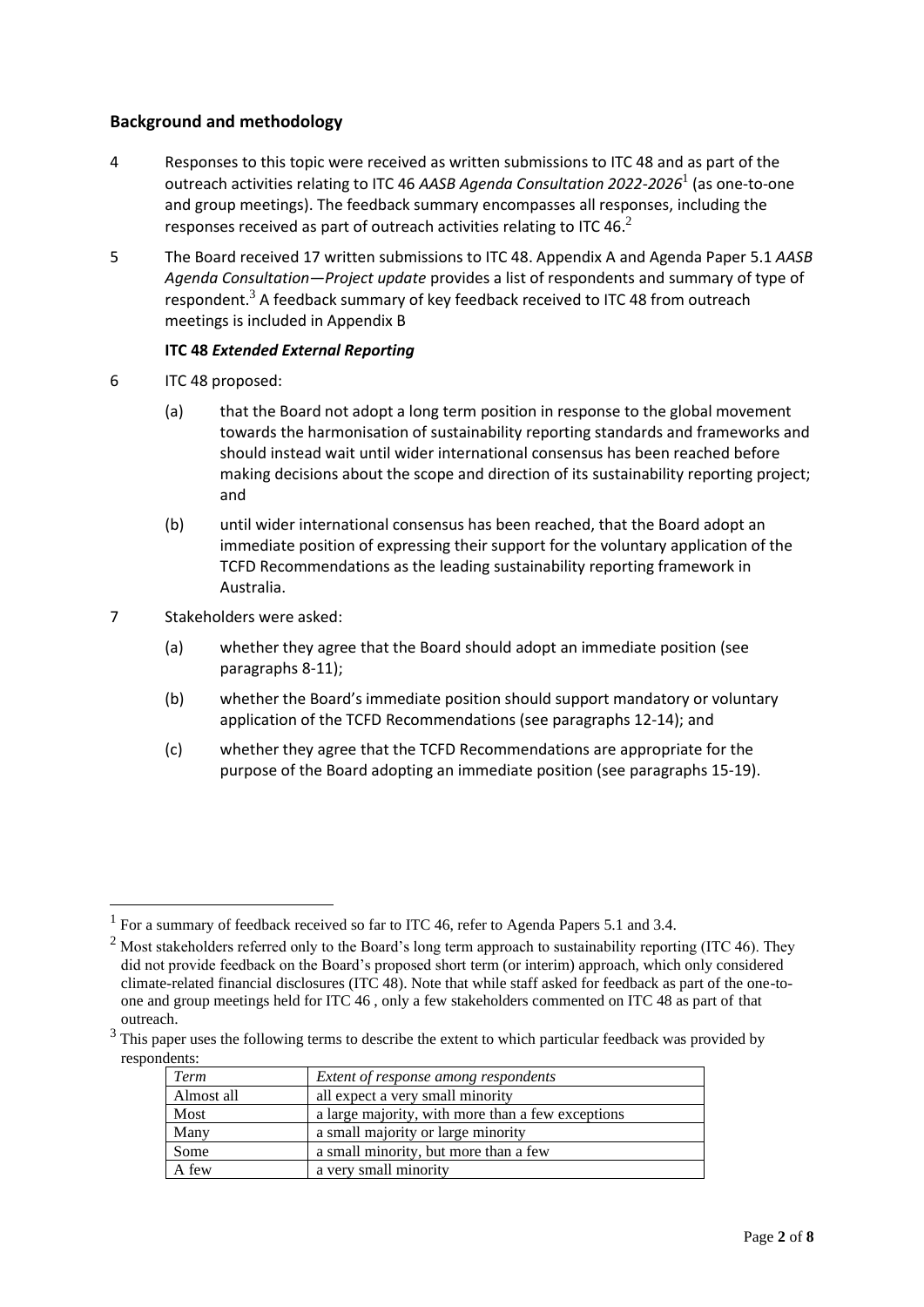#### **Summary of feedback received**

#### **The Board adopting an immediate position**

- 8 Many respondents commented that they were supportive of the Board taking an immediate position supporting the application of the TCFD Recommendations.<sup>4</sup> In their view the proposed Position Statement provides an indication to the current sustainability reporting environment and will help prepare stakeholders for incoming climate-related financial reporting requirements that will likely align to the TCFD Recommendations.<sup>5</sup> However, some of these respondents were unclear as to the need for the Board to adopt an immediate position $^6$ .
- 9 A few respondents from outreach meetings on ITC 46 expressed support for the Board taking an immediate position as proposed in the Position Statement only if that position aligned with the long term approach the Board will take to climate reporting. These respondents highlighted the transition cost should the Board decide to go in a different direction in the long term.
- 10 Some respondents did not express support for the Board taking an immediate position because, in their view:
	- (a) it would be more prudent to wait until international consensus has been reached before endorsing a climate-related reporting standard or framework. These respondents highlighted the potential cost of compliance, even if the Board only endorses the voluntary application of the TCFD Recommendations;  $^7$
	- (b) the TCFD Recommendations are already voluntary and can be applied by any entities in Australia. These respondents questioned the value of the Board adopting an immediate position when it wouldn't change anything in the current sustainability reporting environment: $8<sup>8</sup>$
	- (c) Australia lacks the legal or standard-setting framework to develop, implement and enforce sustainability reporting and as such a comprehensive consultation should occur around what is the most appropriate standard-setting body, along with determining what enabling legislation is required;  $^9$  and
	- (d) focusing its efforts on the long term approach to sustainability reporting would be the most effective use of the Board's limited resources—that is, these respondents highlighted that it would create more value in the short term if the Board focused its efforts on what to do about sustainability reporting in the long term.<sup>10</sup>
- 11 Two respondents from the not-for-profit public and private sectors observed that they have not identified an urgent need for climate-related reporting. As such, these respondents

<sup>&</sup>lt;sup>4</sup> For example, refer to submissions from Michael Vardon, the Institute of Public Accountants (IPA), Deakin University's Business Reporting Leadership Forum (BRLF), PWC, joint Chartered Accountants Australia and New Zealand (CAANZ) and Certified Public Accountants (CPA) Australia, EY, KPMG, David Hardidge, and the Australian Banking Association (ABA).

 $<sup>5</sup>$  For example, refer to the submission from the IPA.</sup>

<sup>&</sup>lt;sup>6</sup> For example, refer to the submission from the Australian Institute of Company Directors (AICD).

 $<sup>7</sup>$  For example, refer to the submission from the National Australia Bank (NAB) and the Heads of Treasuries</sup> Accounting and Reporting Advisory Committee (HoTARAC).

 $8$  For example, refer to Appendix B.

 $9^9$  For example, refer to the submissions from PWC, joint CAANZ and CPA Australia, and the Property Council of Australia (PCA).

 $10$  For example, refer to the submission from academic, Peter Wells.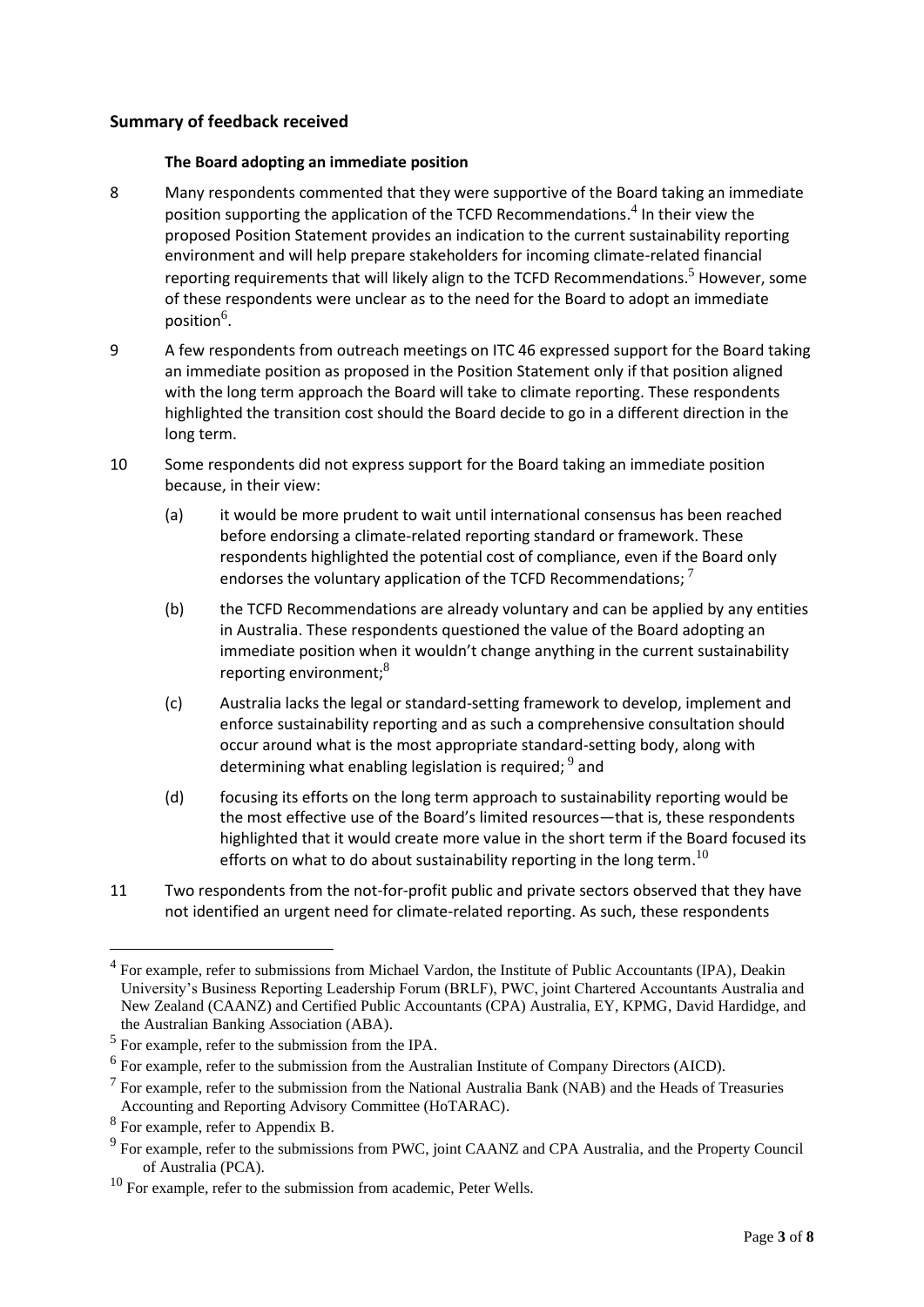suggested that the Board undertake further research and engagement to determine the relevance and effect of such reporting for the not-for-profit sectors. $^{11}$ 

#### **Mandatory versus voluntary reporting**

- 12 Most respondents expressed their support for the Board's proposed immediate position to remain voluntary. However, consistent with feedback to ITC  $46^{12}$ , these respondents also expressed support for eventual mandatory sustainability reporting more broadly. In their view, consistency and comparability in sustainability reporting in the long term would likely only be achieved if it were mandated.
- 13 Some respondents to ITC 48 questioned the Board's legal mandate to make any sustainability reporting requirements mandatory. For example, respondents observed: $^{13}$ 
	- (a) that it is not the responsibility of the Board to mandate such reporting and that that responsibility sits with regulators; and
	- (b) that it would be inconsistent with the existing *[Due Process Framework for Setting](https://www.aasb.gov.au/admin/file/content102/c3/AASB_Due_Process_Framework_09-19.pdf)  [Standards](https://www.aasb.gov.au/admin/file/content102/c3/AASB_Due_Process_Framework_09-19.pdf)* should the Board immediately endorse the mandatory application of the TCFD Recommendations.
- 14 One respondent suggested the Board consider an 'if not, why not?' approach. That is, if an entity were not to provide climate-related financial disclosures in line with the TCFD Recommendations then it should explain the reasons.  $^{14}$

#### **TCFD Recommendations**

- 15 Almost all respondents expressed their support for the TCFD Recommendations. However, consistent with the feedback on ITC 46<sup>15</sup>, many respondents also observed that:  $^{16}$ 
	- (a) the GRI is the leading sustainability reporting framework in Australia, not the TCFD Recommendations; but
	- (b) the TCFD Recommendations are generally acknowledged to be the leading guidance on climate-related financial disclosure.
- 16 Many respondents also commented their support of the TCFD Recommendations in the context of climate as it provides an appropriate starting point from which to report on climate-related financial disclosures and predominantly aligns with the anticipated approach of the IFRS Foundation's International Sustainability Standards Board (ISSB).<sup>17</sup>
- 17 However, many respondents also expressed concern that the scope of sustainability is broad and is not limited to climate-related financial reporting. These respondents suggested that the Board clarify that the TCFD Recommendations are relevant only to climate-related financial disclosures and are not intended for broader application or other sustainability topics as implied by the proposed Position Statement. For example, a few of these respondents also commented that there are other sustainability reporting matters for which the TCFD Recommendations are not appropriate (such as modern slavery) and suggested the

<sup>&</sup>lt;sup>11</sup> Refer to the submission from HoTARAC and the Australian Charities and Not-for-profits Commission (ACNC).

<sup>12</sup> See Agenda Paper 3.4.

<sup>&</sup>lt;sup>13</sup> For example, refer to the submissions from IPA, PWC, joint CAANZ and CPA Australia, and PCA.

 $14$  Refer to the submission from EY.

<sup>&</sup>lt;sup>15</sup> See Agenda Paper 3.4.

<sup>&</sup>lt;sup>16</sup> For example, refer to submissions from Carol Adams, IPA, Global Reporting Initiative (GRI), and David Hardidge.

 $17$  For example, refer to submissions from Deakin University's BRLF, PWC, EY, KPMG, and ABA.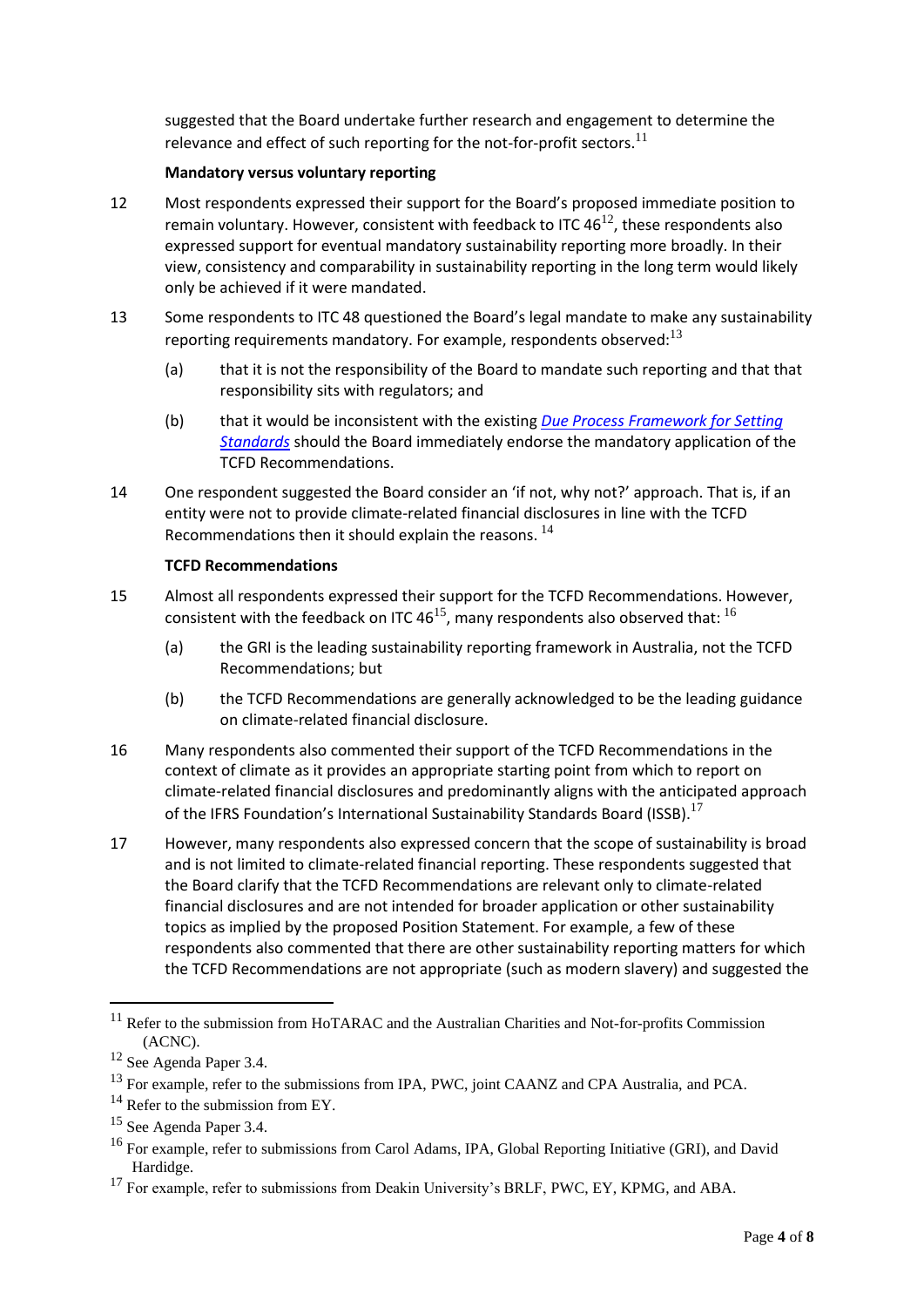Board consider endorsing other leading sustainability reporting standards and frameworks in addition to the TCFD Recommendations.<sup>18</sup>

- 18 A few respondents that commented they were not supportive of the proposed Position Statement highlighted that the TCFD Recommendations:
	- (a) focus only on the risks that climate change poses to businesses and financial markets, with the information needs of investors being of particular relevance.<sup>19</sup> These respondents observed that the scope of sustainability reporting is broader—that is, consistent with feedback to ITC 46:
		- (i) users of sustainability reports include investors but are not limited to investors; and
		- (ii) similar to financial reports, sustainability reports include both financial and non-financial information and should not be limited to only financial or nonfinancial information;
	- (b) are the product of a political process and lacks specificity to the extent that selective disclosure and misstatement (i.e. greenwashing) by preparers would be likely and affect the integrity of financial reporting. $^{20}$
- 19 One respondent asked the Board to clarify the location of disclosures compliant with the TCFD Recommendations—for example, if such disclosures should be made as part of the financial statements, the financial report or in a separate report. $21$

# **Summary of suggested changes to the proposed Position Statement**

- 20 Overall, respondents suggested that the Board consider making the following changes to the proposed Position Statement:
	- (a) clarifying that the proposed Position Statement is relevant only to climate-related financial disclosures, not all sustainability reporting matters (see paragraph 17);
	- (b) clarifying that the TCFD Recommendations are generally accepted as the leading guidance on climate-related financial disclosures only (see paragraphs 15 and 17);
	- (c) clarifying where climate-related financial disclosures should be made when the TCFD Recommendations are applied (see paragraph 19).

#### **Questions to Board members**

#### **Questions to Board members**

- **Q1:** Do Board members have any questions or comments about the feedback summary?
- **Q2:** How do Board members wish to proceed in relation to the proposals outlined in ITC 48?

<sup>&</sup>lt;sup>18</sup> For example, refer to submissions from Carol Adams, Michael Vardon, ACNC, IPA, Peter Wells, joint CAANZ and CPA Australia, EY, KPMG, GRI, David Hardidge and PCA.

 $19$  For example, refer to the submission from the ACNC.

 $20$  For example, refer to the submission from academic, Peter Wells.

 $21$  Refer to the joint submission from CAANZ and CPA Australia.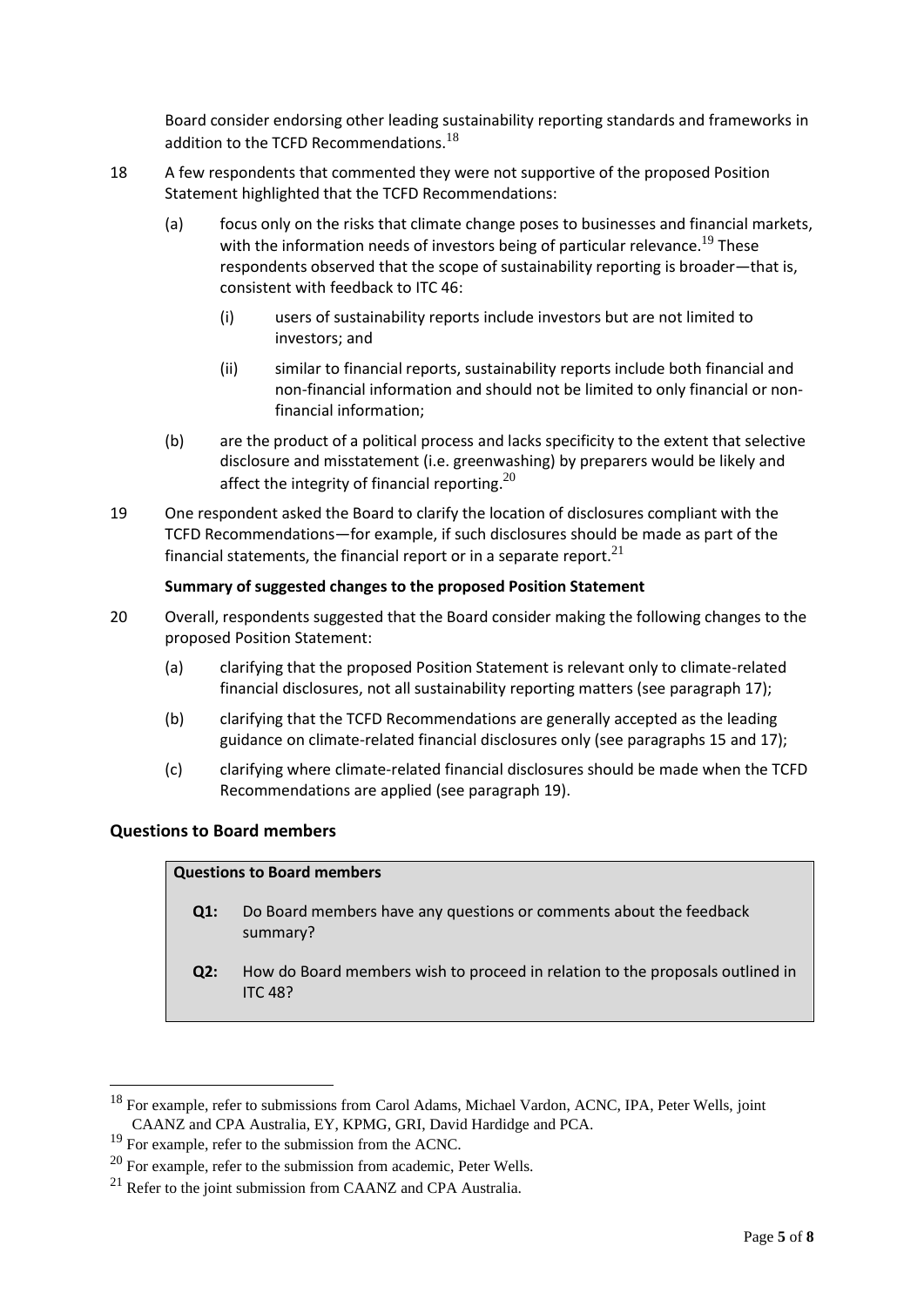#### **Appendix A: Demographic information**

- A1. Staff have sought feedback on the broader agenda consultation invitation to comment, ITC 46 from more than 120 stakeholders from all sectors and industries (see Agenda Paper 5.1). Most respondents referred only to the Board's long term approach to sustainability reporting (ITC 46) and did not provide feedback on the Board's proposed short term (or interim) approach (ITC 48). Note that while staff asked for feedback as part of the one-to-one and group meetings held for ITC 46, only a few stakeholders commented on ITC 48.
- A2. We received 17 written submissions.

#### **Type of respondent**

| <b>Type</b>            | <b>Number of responses</b> |  |
|------------------------|----------------------------|--|
| Academic               |                            |  |
| Accountancy body       | 2                          |  |
| <b>Accounting firm</b> | 3                          |  |
| Advisory               | 1                          |  |
| Other $2\overline{2}$  | 3                          |  |
| Preparer               | 3                          |  |
| Regulator              | 1                          |  |
| Total                  |                            |  |

#### **Respondents by sector**

| <b>Sector</b>                | <b>Number of responses</b> |
|------------------------------|----------------------------|
| For-profit                   |                            |
| Not-for-profit <sup>23</sup> |                            |
| Other                        |                            |
| Total                        |                            |

 $22$  Other is used to classify other types of respondents such as not-for-profit committees or industry bodies that represent a wide range of stakeholders.

<sup>&</sup>lt;sup>23</sup> Includes responses from both private and public not-for-profit sectors.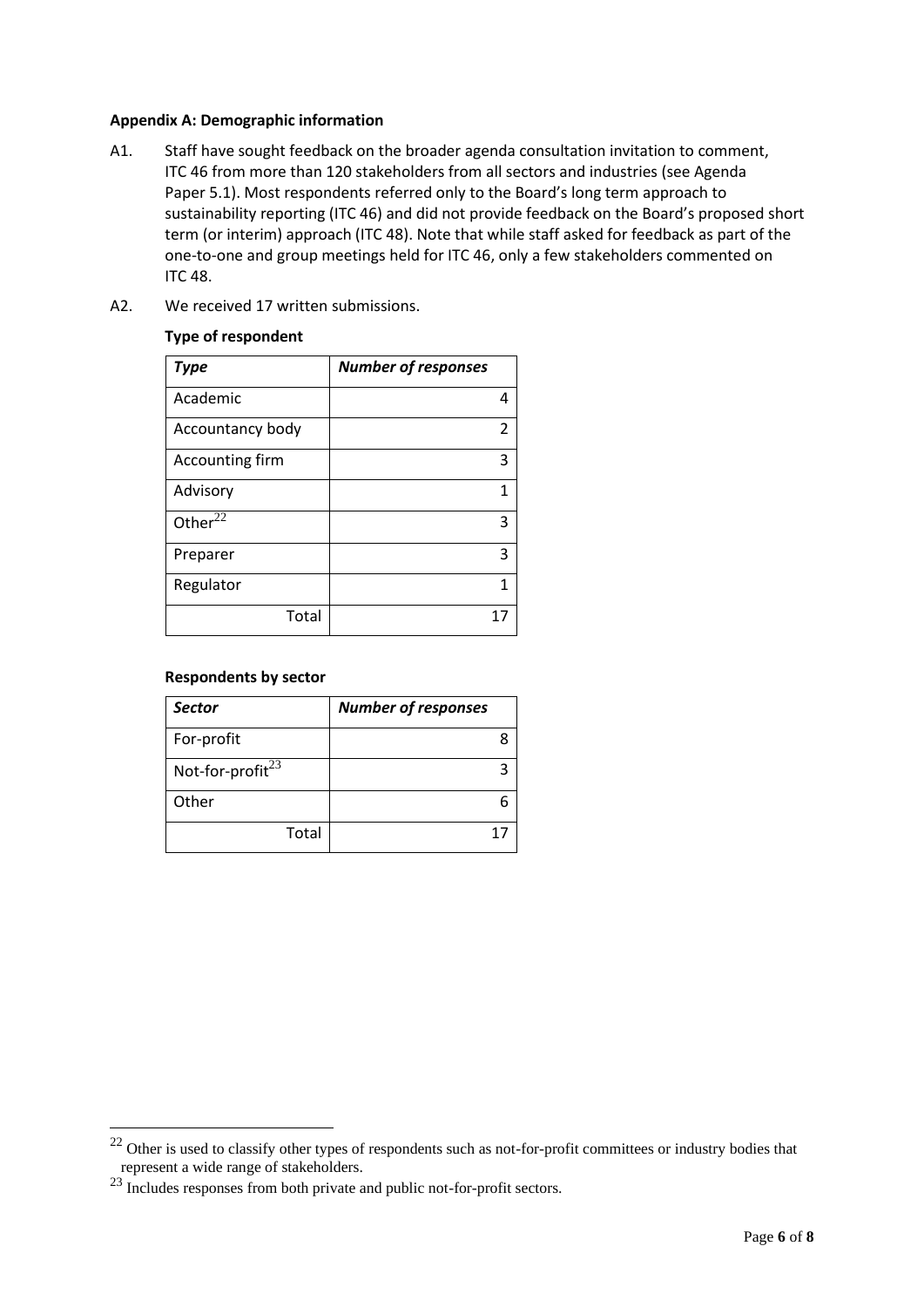# **Respondents by industry type**

| <b>Industry</b>                  | <b>Number of responses</b> |
|----------------------------------|----------------------------|
| Academia                         | 4                          |
| Accountancy body                 | 2                          |
| Accounting firm                  | 3                          |
| Advisory                         | 1                          |
| <b>Banking</b>                   | 2                          |
| Mixed $^{24}$                    | 3                          |
| Regulator                        | 1                          |
| Sustainability<br>reporting body | 1                          |
|                                  |                            |
| Total                            | 17                         |

 $24$  That is, the respondent operates in more than a single industry.